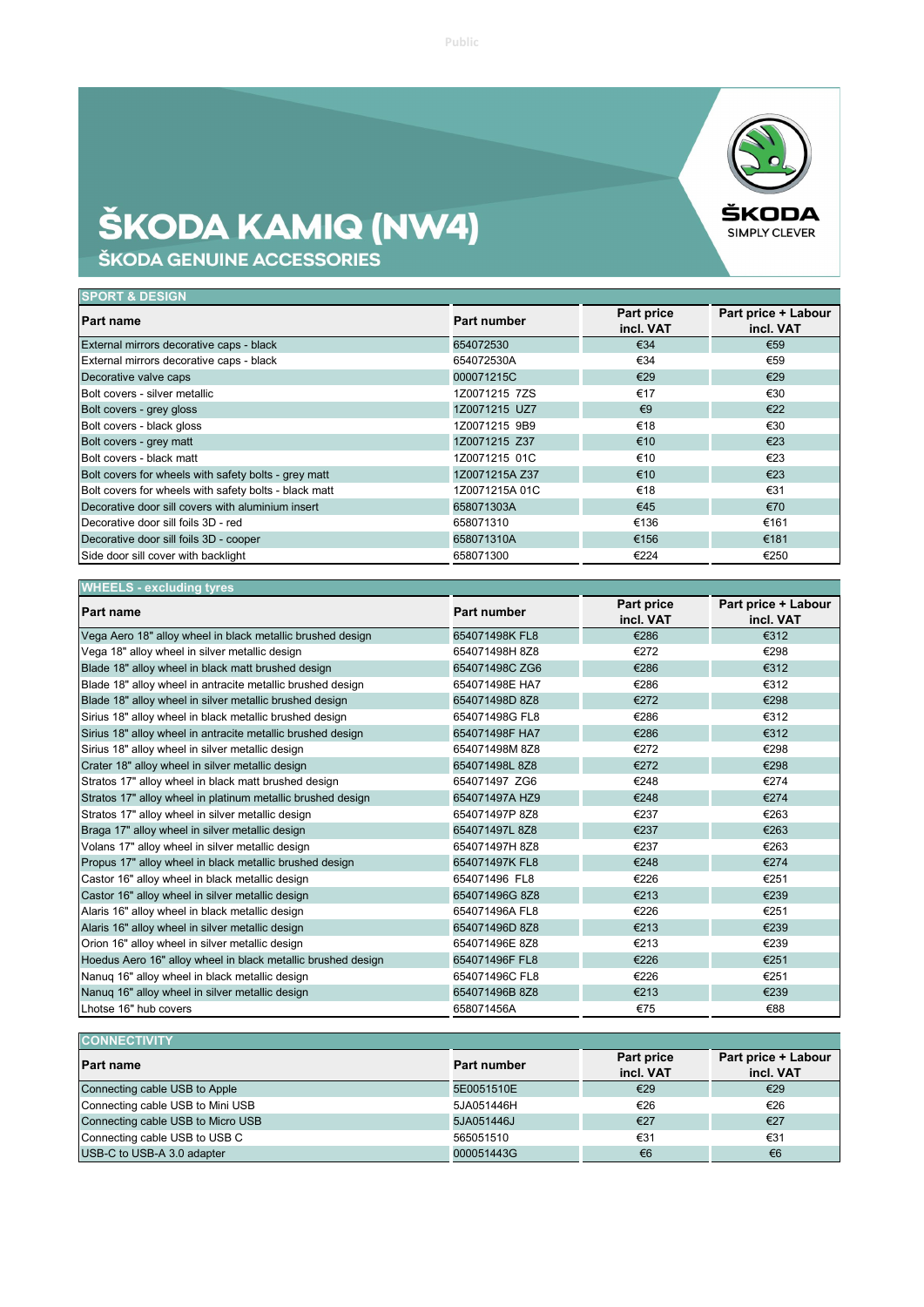| <b>COMFORT &amp; UTILITY</b>                       |               |                         |                                  |  |
|----------------------------------------------------|---------------|-------------------------|----------------------------------|--|
| Part name                                          | Part number   | Part price<br>incl. VAT | Part price + Labour<br>incl. VAT |  |
| Bin for door panel - black                         | 5JA061107 9B9 | €16                     | €28                              |  |
| Bin for doo panel - beige                          | 5JA061107 WC4 | €17                     | €30                              |  |
| Ashtray to the cup holder                          | 000061142B    | €14                     | €27                              |  |
| Multimedia holder                                  | 000051435AD   | €7                      | €20                              |  |
| Portable coffee maker                              | 000069641C    | €290                    | €290                             |  |
| Thermo-electric cooling box - 15 I                 | 5L0065400     | €203                    | €216                             |  |
| Thermo-electric cooling box - 20 I                 | 000065400G    | €351                    | €364                             |  |
| Textile foot mats - Standard                       | 658061404A    | €45                     | €57                              |  |
| Textile foot mats - Prestige                       | 658061270A    | €61                     | €74                              |  |
| Textile foot mats - Prestige with red stitching    | 658061270E    | €61                     | €74                              |  |
| Textile foot mats - Prestige with copper stitching | 658061270D    | €61                     | €74                              |  |
| Rubber mat over the tunnle                         | 654061580     | €8                      | €21                              |  |
| All-weather interior mats - black (front)          | 658061502A    | €26                     | €39                              |  |
| All-weather interior mats - black (rear)           | 658061512     | €22                     | €34                              |  |
| All-weather interior mats - red (front)            | 658061502C    | €26                     | €39                              |  |
| All-weather interior mats - red (rear)             | 658061512A    | €22                     | €34                              |  |
| Netting system - black                             | 658065110A    | €48                     | €61                              |  |
| Netting system - black (for double floor)          | 658065110C    | €23                     | €35                              |  |
| Netting system - grey                              | 658065110     | €48                     | €61                              |  |
| Netting system - red                               | 658065110B    | €48                     | €61                              |  |
| Double-sided boot mat                              | 658061163     | €48                     | €61                              |  |
| Fold-out boot mat                                  | 658061210     | €69                     | €82                              |  |
| Rubber boot mat                                    | 658061160     | €33                     | €46                              |  |
| Plastic boot dish                                  | 658061162     | €102                    | €115                             |  |
| ALU partition for plastic boot dish                | 565017254     | €50                     | €63                              |  |
| Splitting element for ALU profile                  | 000017254A    | €14                     | €27                              |  |
| Boot bag                                           | DMK770003     | €58                     | €58                              |  |
| Universal fixing element                           | 6V0061104     | €14                     | €14                              |  |
| Trunk grille (transverse)                          | 658017221A    | €192                    | €269                             |  |
| Front mud flaps                                    | 658075111     | €14                     | €53                              |  |
| Rear mud flaps                                     | 658075101     | €13                     | €45                              |  |
| Protective foil for loading edge                   | 658061197     | €46                     | €72                              |  |
| Protective strip for loading edge - black          | 658061195     | €76                     | €95                              |  |
| Lid funnel for windscreen-washer reservoir         | 000096706     | €5                      | €5                               |  |

| <b>SIMPLY CLEVER</b>                 |             |                         |                                  |
|--------------------------------------|-------------|-------------------------|----------------------------------|
| <b>Part name</b>                     | Part number | Part price<br>incl. VAT | Part price + Labour<br>incl. VAT |
| Smart Holder - adapter               | 3V0061128   | $\epsilon$ 9            | €12                              |
| Smart Holder - hook                  | 3V0061126   | €5                      | €8                               |
| Smart Holder - hanger                | 000061127F  | €26                     | €29                              |
| Smart Holder - multimedia holder     | 3V0061129   | €23                     | €26                              |
| Comfort Pack M                       | 000061122E  | €85                     | €97                              |
| <b>IEntertainment Pack</b>           | 000061122K  | €48                     | €99                              |
| Interior LED reading lamp            | 000069690L  | €34                     | €47                              |
| Trapezium ice scraper                | 5JJ096010   | €4                      | €17                              |
| <b>Umbrella</b>                      | 000087600L  | €28                     | €28                              |
| Cover for the complete set of wheels | 000073900B  | €34                     | €47                              |
| Wheel Care & Style Pack              | 000073900F  | €83                     | €122                             |
| Dog safety belt (size S)             | 000019409A  | €88                     | €88                              |
| Dog safety belt (size M)             | 000019409B  | €113                    | €113                             |
| Dog safety belt (size L)             | 000019409C  | €128                    | €128                             |
| Dog safety belt (size XL)            | 000019409D  | €137                    | €137                             |
| Back seat protection                 | 3V0061680   | €148                    | €161                             |